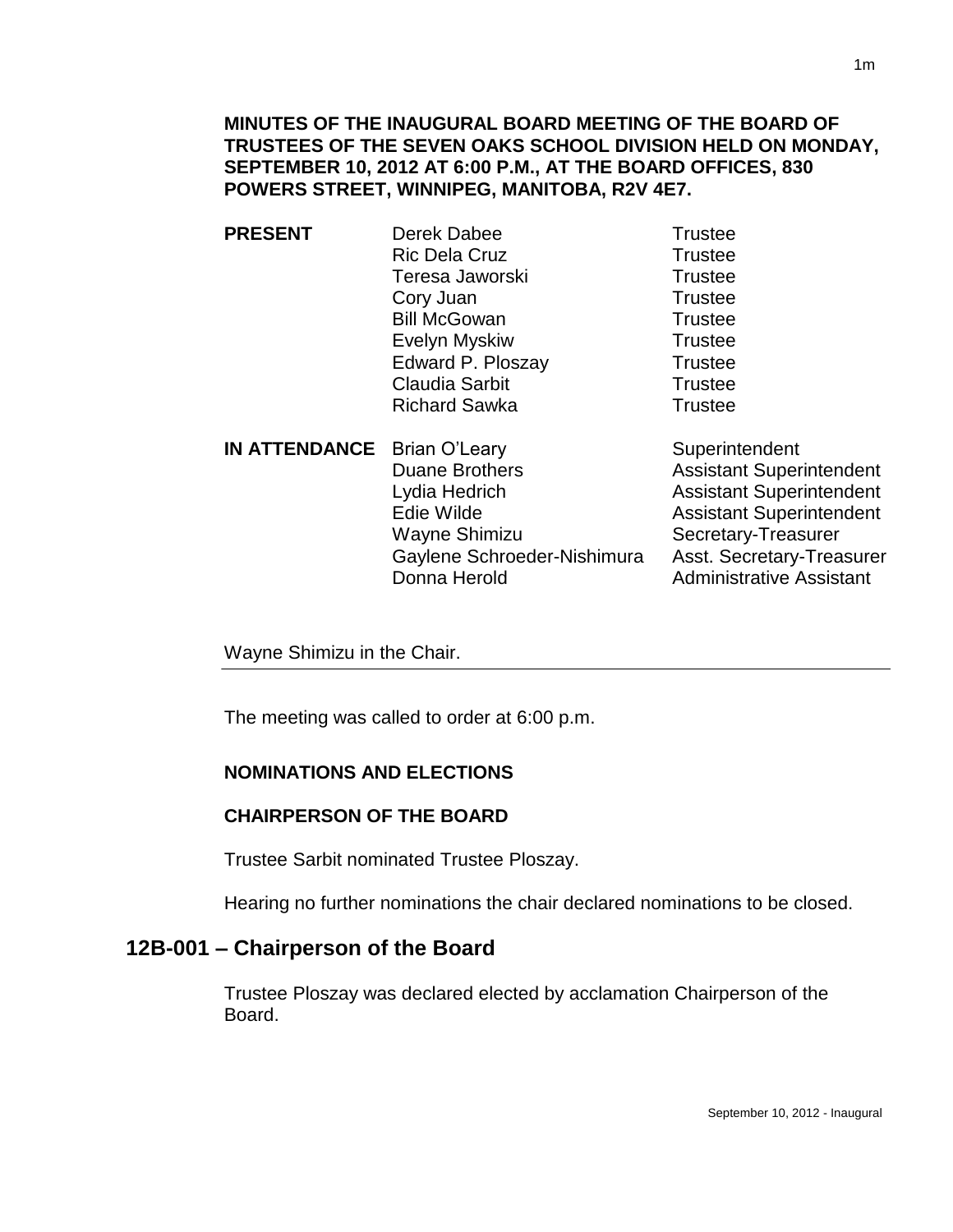### **VICE-CHAIRPERSON OF THE BOARD**

Trustee Jaworski nominated Trustee Sarbit. Trustee Dabee nominated Trustee Juan.

Hearing no further nominations the chair declared nominations to be close.

### **12B-002 – Vice-Chairperson of the Board**

Trustee Sarbit was declared elected Vice-Chairperson of the Board.

Trustee Ploszay in the Chair.

### **CO-CHAIRS OF NEGOTIATIONS SEVEN OAKS TEACHERS' ASSOCIATION**

Trustee Jaworski nominated Trustee Sawka.

Hearing no further nominations the Chair declared nominations to be closed.

## **12B-003 – Co-Chair of Negotiations – Seven Oaks Teachers' Association**

Trustee Sawka was declared elected by acclamation Co-Chair of Negotiations for the Seven Oaks Teachers' Association.

### **CO-CHAIRS OF NEGOTIATIONS CANADIAN UNION OF PUBLIC EMPLOYEES**

Trustee McGowan nominated Trustee Dela Cruz.

Hearing no further nominations the Chair declared nominations be closed.

## **12B-004 – Co-Chair of Negotiations – Canadian Union of Public Employees**

Trustee Dela Cruz was declared elected by acclamation Co-Chair of Negotiations for the C.U.P.E. Locals No. 731, 949, 2938.

### **CO CHAIR OF NEGOTIATIONS EDUCATIONAL ASSISTANTS OF SEVEN OAKS**

Trustee Sawka nominated Trustee Jaworski.

Hearing no further nominations the Chair declared nominations be closed.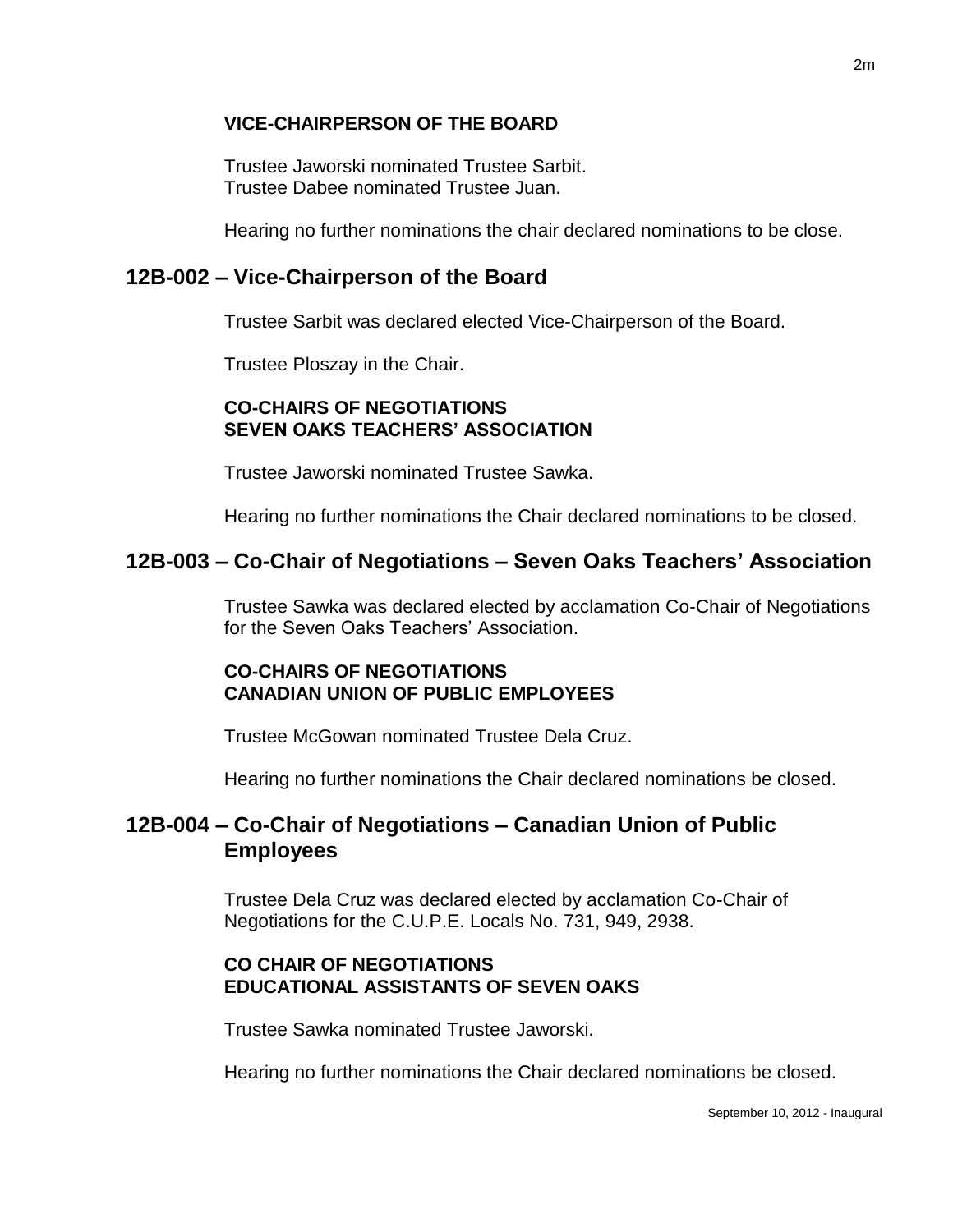# **12B-005 – Co-Chair of Negotiations – Educational Assistants of Seven Oaks**

Trustee Jaworski was declared elected by acclamation Co-Chair of Negotiations for the Educational Assistants of Seven Oaks.

### **REPRESENTATIVES TO OTHER BODIES – STANDING COMMITTEES**

### **12B-006 – Representatives to Other Bodies – Standing Committees**

- Policy Manual Committee: Trustees Dabee, Jaworski and McGowan.
- **Workplace Safety and Health Committee: Trustee Myskiw.**
- Accident Review Committee: Trustees Sarbit and Sawka.
- Board / SOTA P.D. Committee: Trustees Sarbit and Sawka.
- **Educational Leave Committee: Trustees Juan and Myskiw.**
- Board / SOTA Staff Advisory Committee: Trustees Dabee, Juan, and Sarbit.
- Board / Student Liaison Committee: Trustees Sawka and Sarbit.
- Negotiations Committees:
	- Seven Oaks Teachers' Association: Trustees Sawka (Chair), Juan and Myskiw.
	- Canadian Union of Public Employees, Locals #731, #949 and #2938: Trustees Dela Cruz (Chair), Dabee and McGowan.
	- Educational Assistants of Seven Oaks: Trustees Jaworski (Chair), Juan and Sarbit.

### **12B-007 – Representatives on External Committees**

- City of Winnipeg Liaison: The Board will send the Chair.
- Metro Coordinating Committee: Board will send Co-Chairs of Negotiations.

#### **12B-008 – Auditors**

Sarbit / Myskiw That the auditors for the Seven Oaks School Division for the 2012-2013 school year be K.P.M.G. LLP. **CARRIED**

#### **12B-009 – Solicitor**

Myskiw / Dela Cruz That the solicitors for the Seven Oaks School Division be on a fee for service basis. **CARRIED**